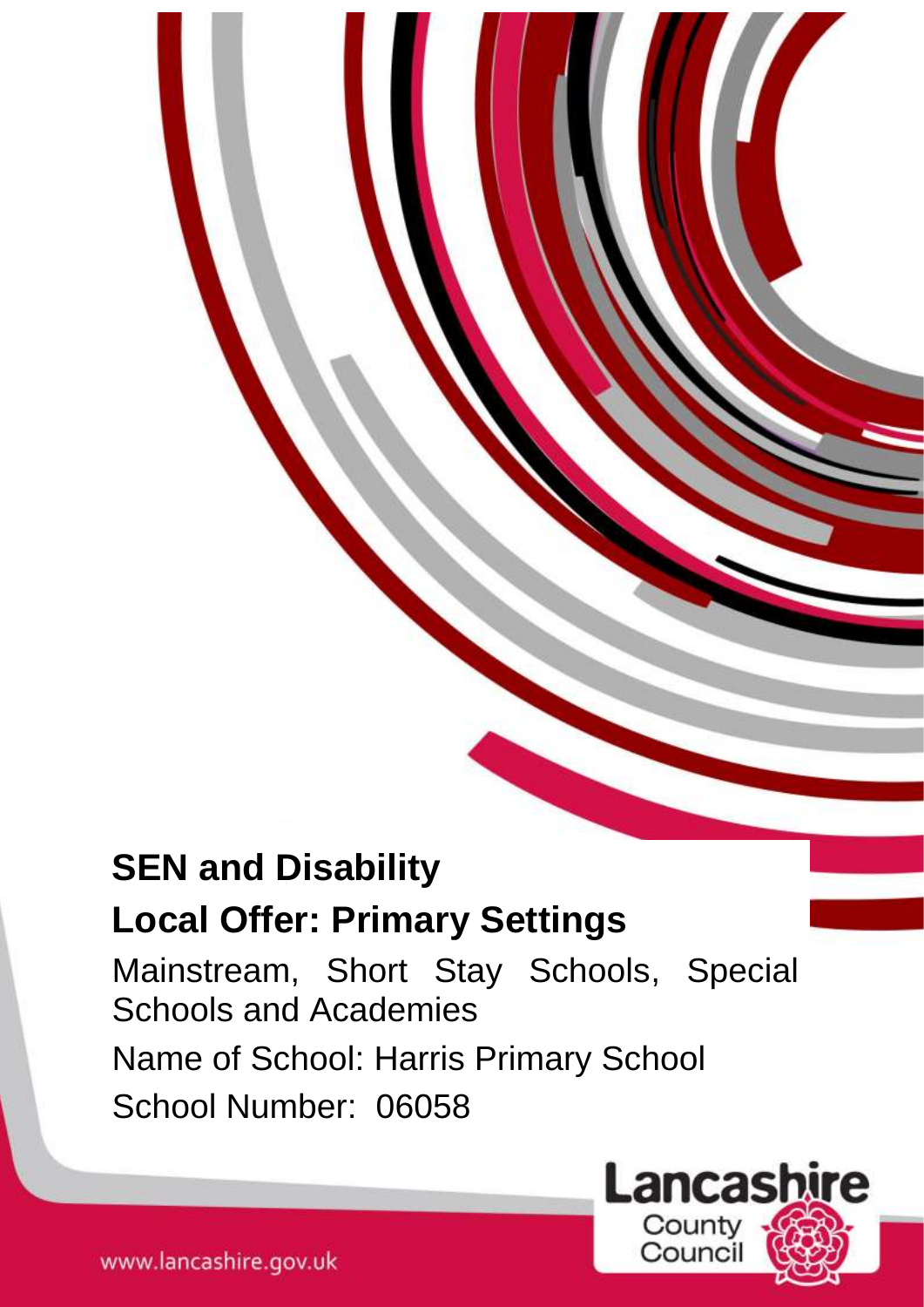| <b>School/Academy</b><br>Name and<br><b>Address</b>                                                        | <b>Harris</b><br><b>Primary</b><br><b>School</b><br>Wychnor<br><b>Fulwood</b><br><b>Preston</b><br><b>PR2 7EE</b> |            | <b>Telephone</b><br><b>Number</b><br><b>Website</b><br><b>Address</b> | 01772 864135<br>www.harrisprimaryschool.net |  |  |
|------------------------------------------------------------------------------------------------------------|-------------------------------------------------------------------------------------------------------------------|------------|-----------------------------------------------------------------------|---------------------------------------------|--|--|
| Does the school<br>specialise in<br>meeting the<br>needs of children<br>with a particular<br>type of SEND? | <b>No</b>                                                                                                         | <b>Yes</b> |                                                                       | If yes, please give details:                |  |  |
|                                                                                                            | X                                                                                                                 |            |                                                                       |                                             |  |  |
| What age range<br>of pupils does the<br>school cater for?                                                  | $4 - 11$                                                                                                          |            |                                                                       |                                             |  |  |
| Name and contact<br>details of your                                                                        | <b>Miss Helen Sanders</b>                                                                                         |            |                                                                       |                                             |  |  |
| school's SENDCO                                                                                            | h.sanders@harris.lancs.sch.uk                                                                                     |            |                                                                       |                                             |  |  |
| <b>Link to LCC Local</b><br><b>Offer</b>                                                                   | www.lancashire.gov.uk/SEND                                                                                        |            |                                                                       |                                             |  |  |
| <b>Issued:</b>                                                                                             | <b>Jan 2022</b>                                                                                                   |            |                                                                       |                                             |  |  |
| <b>Review:</b>                                                                                             | <b>Jan 2023</b>                                                                                                   |            |                                                                       |                                             |  |  |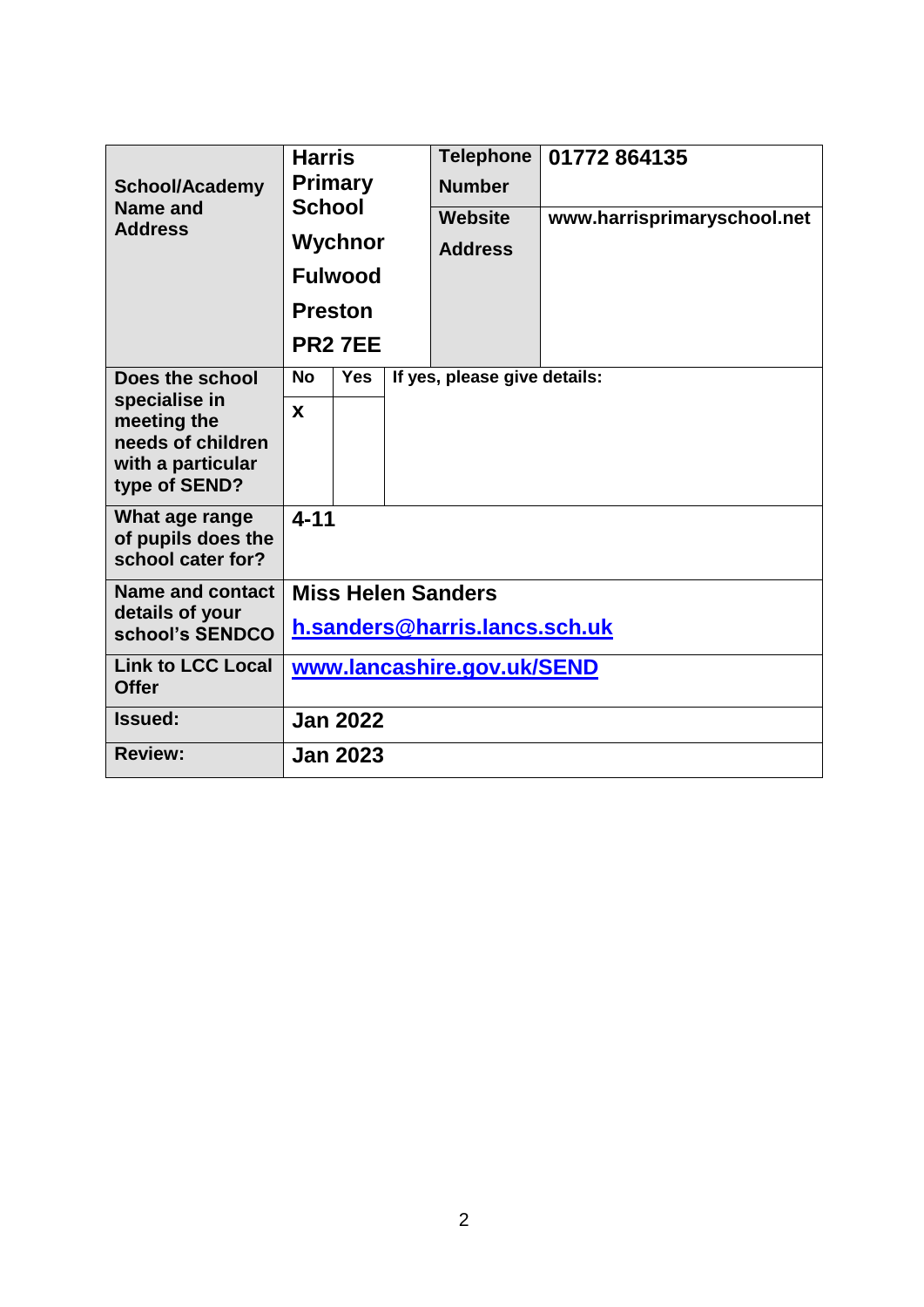#### **Accessibility and Inclusion**

#### • How accessible is the school environment?

- Is the building fully wheelchair accessible? Do you have accessible parking spaces? Have there been improvements in the auditory and visual environment? Are there accessible changing/toilet facilities? How do you improve access to the setting?
- How accessible is your information? including displays, policies and procedures etc.

Do you have information available in different font sizes, audio information, Braille, other languages etc. How does the setting communicate with parents and families whose first language is not English? How is information made accessible to parents and families with additional needs?

- How accessible is the provision? How do you make use of resources such as symbols, pictures and sign graphics to support children's access to resources? Do you have furniture such as height adjustable tables or alternative ways of presenting activities so that children can access them?
- Do you have specialised equipment (eg; ancillary aids or assistive technology?)

#### **What the school provides**

The school was built in 1984 and is fully wheelchair accessible. To ensure all access for pupils and parents with disabilities the school has ensured that all doorways and entrances to the school are on a single level and wide enough to accommodate a wheelchair if necessary. There is an accessible parking space available for the public and disabled persons and a disabled toilet is available for wheelchair users if the need should arise. All playgrounds are wheelchair accessible including the Adventure Trail. Information regarding accessibility and inclusion is available on the school website/blog. Furniture is modern and of a suitable height appropriate to the age group of children being taught in that classroom.

The school has a range of ICT programmes for pupils with SEN in addition to iPads, headphones, ear defenders, weighted blankets, workstations and Smart TVs installed in every classroom.

A visual timetable is included in each classroom.

#### **Teaching and Learning**

- What arrangements do you have to identify and assess children with SEN?
- What additional support can be provided in the classroom?
- What provision do you offer to facilitate access to the curriculum and to develop independent learning? (This may include support from external agencies and equipment/facilities)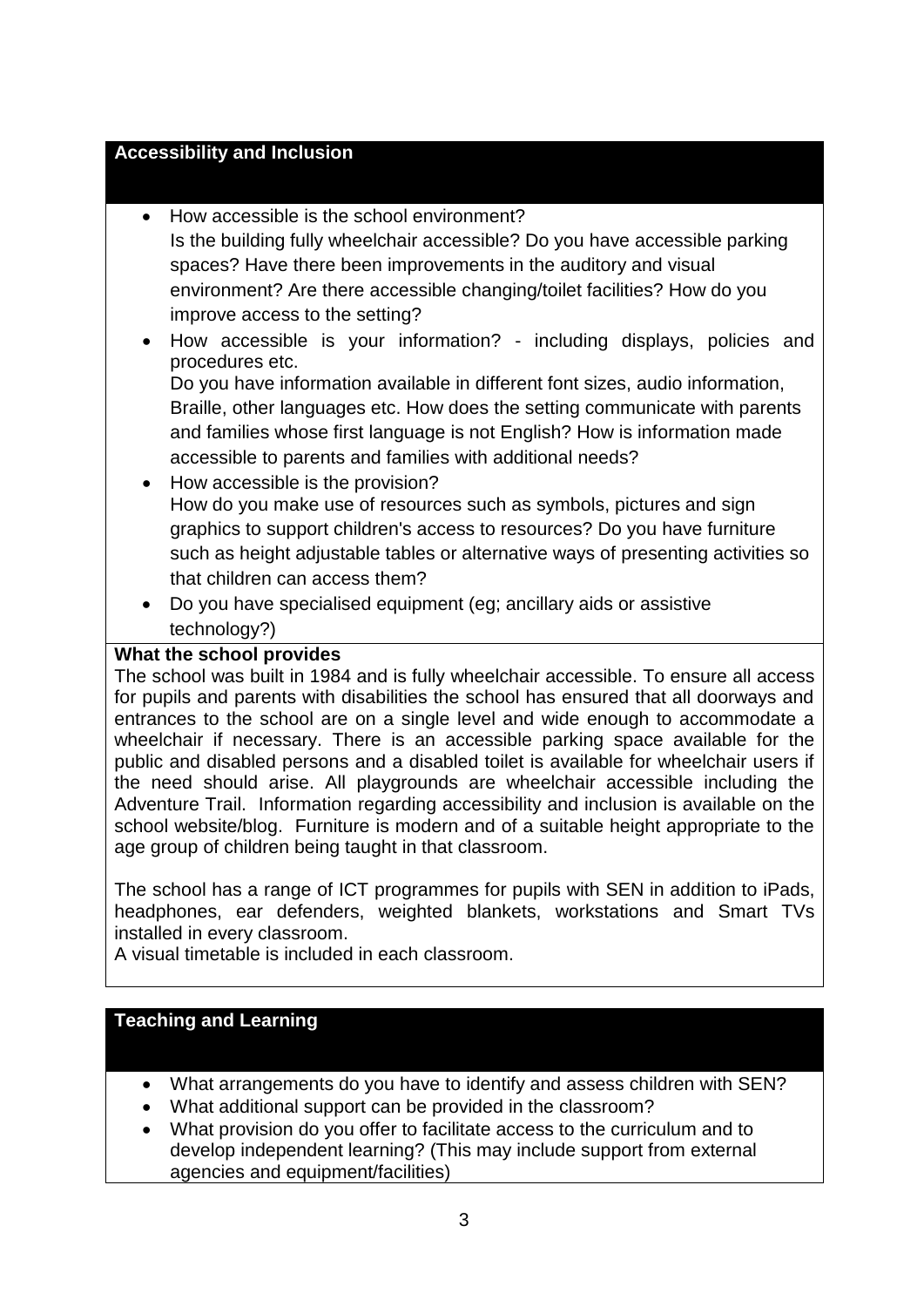- What SEN and disability and awareness training is available to all staff?
- What staff specialisms/expertise in SEN and disability do you have?
- What ongoing support and development is in place for staff supporting children and young people with SEN?
- What arrangements are made for reasonable adjustments and support to the child during tests and SATs?
- How well does your SEN provision map illustrate the range and level of support for individual pupils or groups with similar needs and the resources allocated to meet those needs?

# **What the school provides**

Early identification is vital and outside agencies can help advise on the provision of intervention strategies.

In the first instance, the class teacher informs the parents at the earliest opportunity to alert them to concerns and enlist their active help and participation.

The class teacher and the SENCO assess and monitor the children's progress if necessary in line with existing school practices.

The SENCO works closely with parents and teachers to plan an appropriate programme of intervention and support.

The assessment of children reflects as far as possible their participation in the whole curriculum of the school.

The class teacher and the SENCO can break down the assessment into smaller steps in order to aid progress and provide detailed and accurate indicators.

If considered appropriate, children can be screened for dyslexia and dyscalculia and assessed by outside agencies such as IDSS. Each class has the benefit of at least one Teaching Assistant.

In the case of children with HI, VI or medical needs specialist support, equipment and training is provided by IDSS, NHS (Diabetes Nurse etc…).

There are a number of First Aid trained staff and Epipen training is provided to staff when required. In addition, the SENCO has achieved the National SENCO Award in 2013. One TA3 is SEN trained, One TA3 has training and experience of supporting children with ASD. All staff have received training on supporting pupils with ASD.

When sitting examinations children with SEN can be supported 1 to 1, have timed breaks, be granted additional time, sit exams in a quiet setting in a small group to aid concentration, depending on their needs and ability.

The SEN provision map records the type of intervention a pupil is receiving, who is delivering the intervention and the duration. Pupils' progress throughout the school and how much progress individuals make following interventions is recorded on the school's assessment tracker.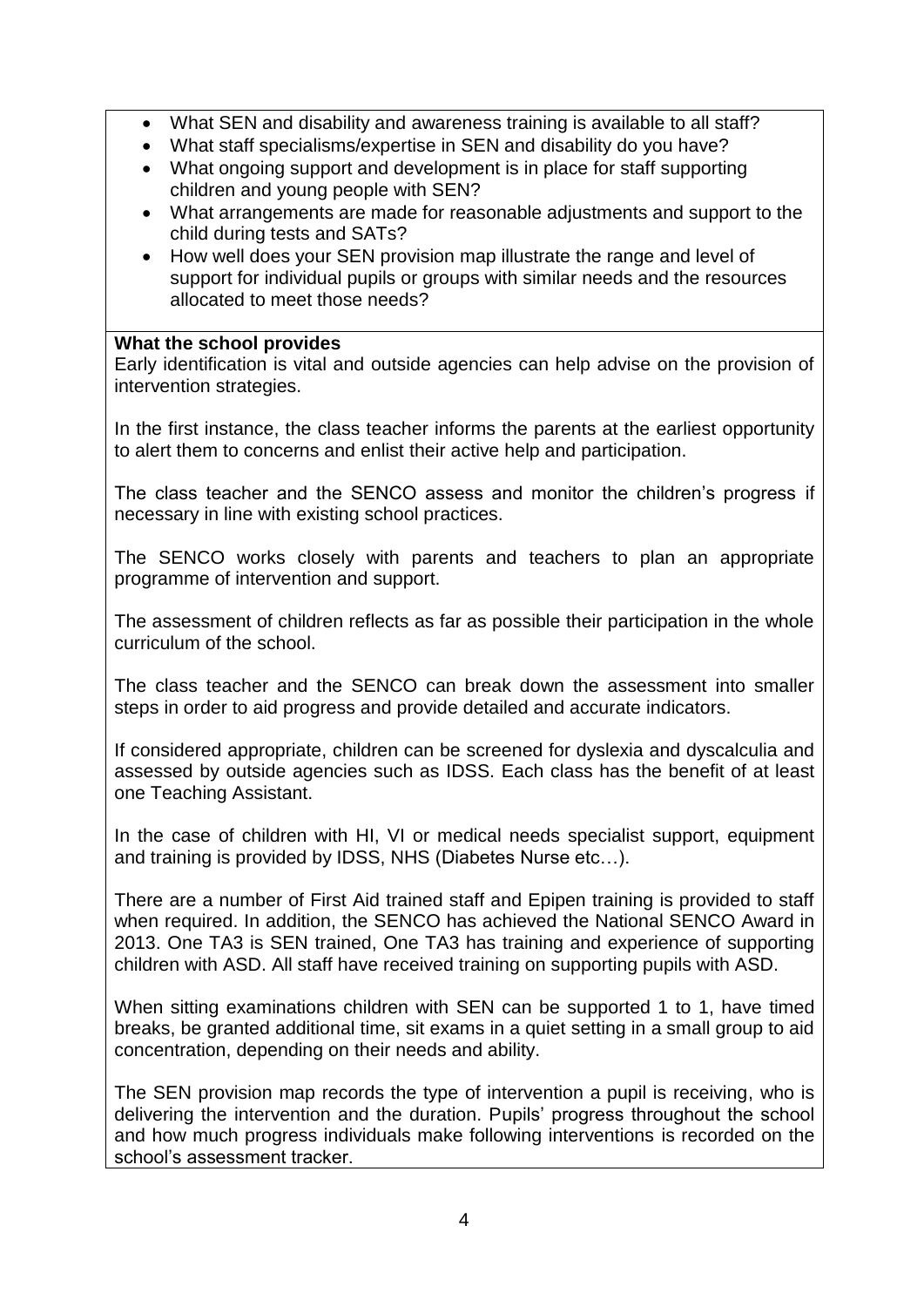# **Reviewing and Evaluating Outcomes**

- What arrangements are in place for review meetings for children with Statements or Education, Health and Care (EHC) Plans?
- What arrangements are in place for children with other SEN support needs?
- How do you assess and evaluate the effectiveness of the provision you make for children and young people with SEN and Disability?

Parents contribute and take part in Annual Reviews and receive copies of all relevant paperwork concerning their child. Pupils are also asked to make a contribution to the review. Individual Education Plans (IEPs) are produced termly or half termly depending on the circumstance and pupil and the school operates an Open Door policy with regard to any concerns a parent may have.

Parents are invited into school to discuss progress towards IEP targets and to discuss new targets.

Pupils' progress is monitored throughout the school and pupils with SEN are monitored also on the Provision Map.

# **Keeping Children Safe**

- How and when will risk assessments be done? Who will carry out risk assessments?
- What handover arrangements will be made at the start and end of the school day?
- Do you have parking areas for pick up and drop offs?
- What arrangements will be made to supervise a child during breaks and lunchtimes?
- How do you ensure a child stays safe outside the classroom? (e.g. during PE lessons, school trips)
- Where can parents find details of policies on anti-bullying?

# **What the school provides**

The headteacher arranges/carries out risk assessments where necessary.

If required, a handover is carried out by the teaching/support assistant, or class teacher to the appropriate parent/carer. There are parking areas by the school for pick up and drop off points.

Supervised access to the Learning Support Room is available at lunchtime for those children who need a quieter environment than the dining hall or who are struggling to interact appropriately with their peers, or need support with eating. A member of the Senior Leadership team is on duty outside, in addition to lunchtime support staff who also supervise children in the play areas at playtimes and lunch times.

Support is available in every class but some classes have additional adult support if required. EYFS (Early Years/Foundation Stage) and Y1 have additional support staff + the teacher.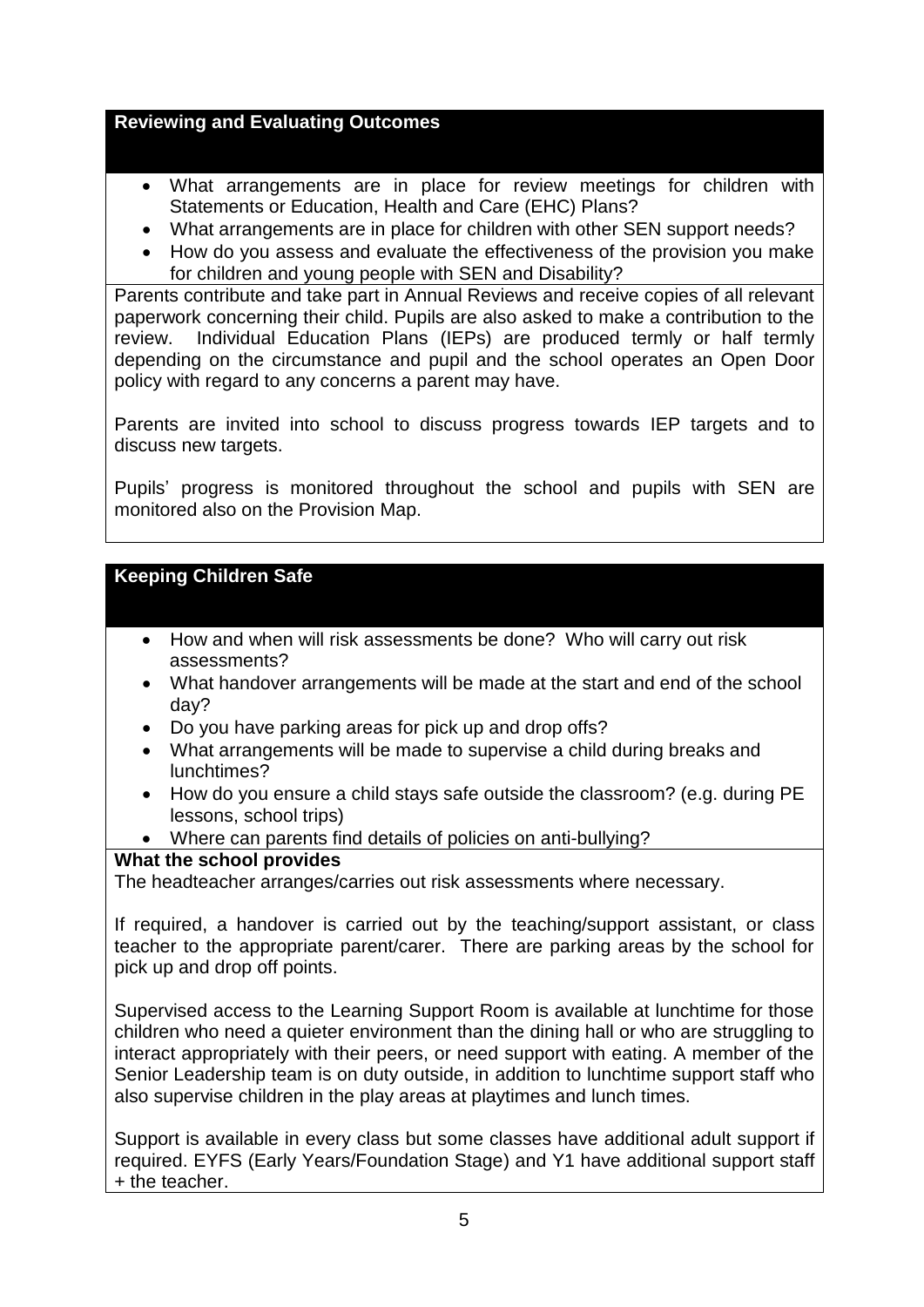Parents can access the Anti-Bullying Policy on the school blog.

# **Health (including Emotional Health and Wellbeing)**

- How do you manage safe keeping and administration of medication?
- How do you work with a family to draw up a care plan and ensure that all relevant staff are aware of the plan?
- What would the school do in the case of a medical emergency?
- How do you ensure that staff are trained/qualified to deal with a child's particular needs?
- Which health or therapy services can children access on school premises?

# **What the school provides**

Medicines may be administered in accordance with our administration of medicines in school policy (available on our school website). Care plans are passed on to the relevant class teacher and the master copy is kept in SEN records.

All support and teaching staff are kept regularly up to date with first aid training to ensure staff are familiar with what action to take in the event of an emergency. In addition, Diabetes and Epipen training has been provided by the School Nurse or other NHS professional when necessary to ensure the relevant staff are conversant with the appropriate action or medical procedure required.

Support from the occupational therapist, speech and language therapist and physiotherapist has been provided to support pupils and inform staff of their needs and requirements.

# **Communication with Parents**

- How do you ensure that parents know "who's who" and who they can contact if they have concerns about their child/young person?
- How do parents communicate with key staff (eg do they have to make an appointment to meet with staff or do you have an Open Door policy?
- How do you keep parents updated with their child/young person's progress?
- Do you offer Open Days?
- How can parents give feedback to the school?

# **What the school provides**

The website contains details of all staff currently employed by the school and the school prospectus also provides this information. The school operates an Open Door policy and has 2 parents' evenings per year to provide opportunities for parents to discuss the progress of their child. A parent questionnaire is also provided periodically for parents to record their views and suggestions.

The SENCO or Class Teacher invites parents to review each child's IEP.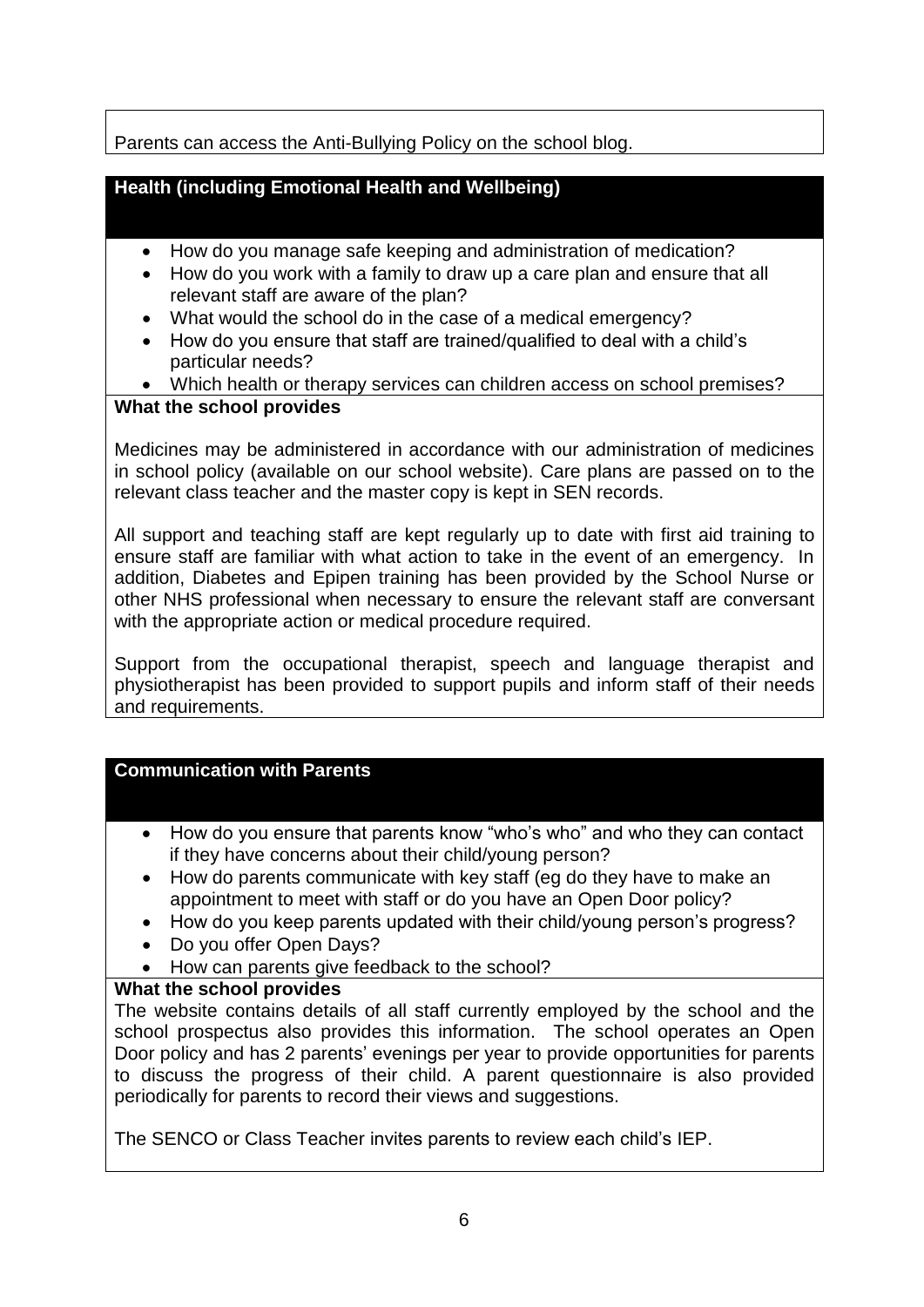#### **Working Together**

- What opportunities do you offer for children to have their say? e.g. school council
- What opportunities are there for parents to have their say about their child's education?
- What opportunities are there for parents to get involved in the life of the school or become school governors?
- How does the Governing Body involve other agencies in meeting the needs of pupils with SEN and supporting their families? (e.g. health, social care, voluntary groups)

How do home/school contracts/agreements support children with SEN and their families?

#### **What the school provides**

There is a School Council for pupils to contribute their own views. Parents can have their say about their child in Parents' Evenings, Annual Reviews and IEP reviews. Elections to the Governing Body are held in the event a vacancy arises.

# **What help and support is available for the family?**

- Do you offer help with completing forms and paperwork? If yes, who normally provides this help and how would parents access this?
- What information, advice and guidance can parents access through the school? Who normally provides this help and how would parents access this?
- How does the school help parents with travel plans to get their child to and from school?

#### **What the school provides**

The SENCO can offer help with forms if this is required.

There is a weekly newsletter for all parents which contains additional information of upcoming events or general useful information e.g. Drop in Centres etc. The school website also contains this information.

If a pupil required a travel plan to get their child to and from school this would be dealt with by the class teacher, SENDCO and headteacher if required.

Induction meetings are held at the start of each school year for all classes.